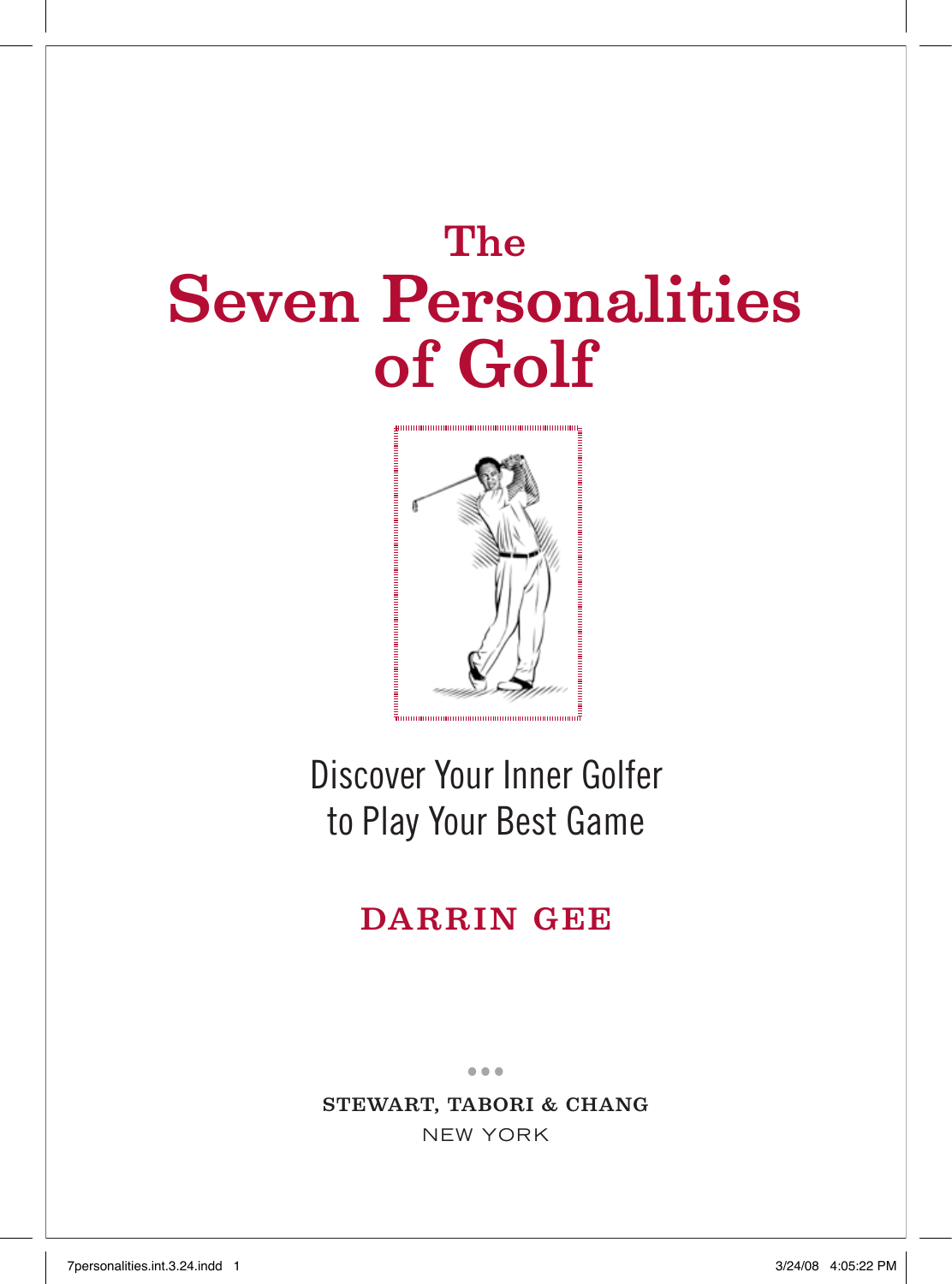Published in 2008 by Stewart, Tabori & Chang An imprint of Harry N. Abrams, Inc.

Text copyright © 2008 by Gee & Company, LLC Illustrations copyright © 2008 by Keith Witmer Author photo copyright © 2008 Toby Hoogs

All rights reserved. No portion of this book may be reproduced, stored in a retrieval system, or transmitted in any form or by any means, mechanical, electronic, photocopying, recording, or otherwise, without written permission from the publisher.

Library of Congress Cataloging-in-Publication Data Gee, Darrin. The seven personalities of golf : discover your inner golfer to play your best game / Darrin Gee. p. cm. ISBN: 978-1-58479-731-9 1. Golf--Psychological aspects. 2. Personality. I. Title. GV965.G34 2008 796.352-dc22 2008005315

Editor: Jennifer Levesque Designer: Pamela Geismar Production Manager: Jacquie Poirier

The text of this book was composed in Monotype Bell, with Belizio and Trade Gothic.

Printed and bound in [country to be provided by production]

10 9 8 7 6 5 4 3 2 1

#### HNA II harry n. abrams, inc. a subsidiary of La Martinière Groupe

115 West 18th Street New York, NY 10011 www.hnabooks.com

 *Dedicated to my children, Maya and Eric, whose beautiful, little personalities constantly remind me of what's most important in life.*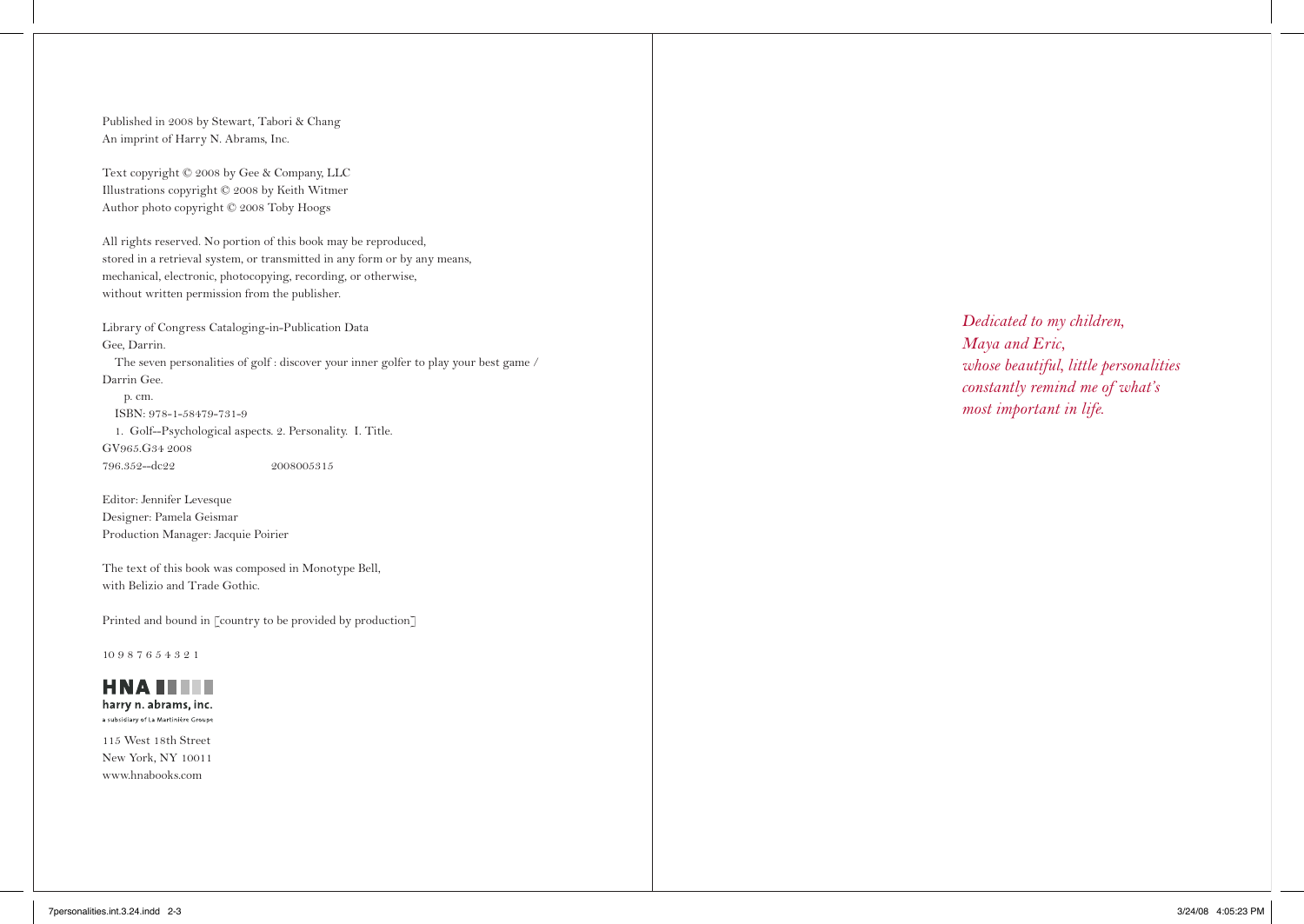### *the seven personalities of golf*

The Intimidator

The Swashbuckler

The Methodologist

The Gamesman

The Steady Eddie

The Laid-Back

The Artist

,我们的时候,我们的时候,我们的时候,我们的时候,我们的时候,我们的时候,我们的时候,我们的时候,我们的时候,我们的时候,我们的时候,我们的时候,我们也不能在我们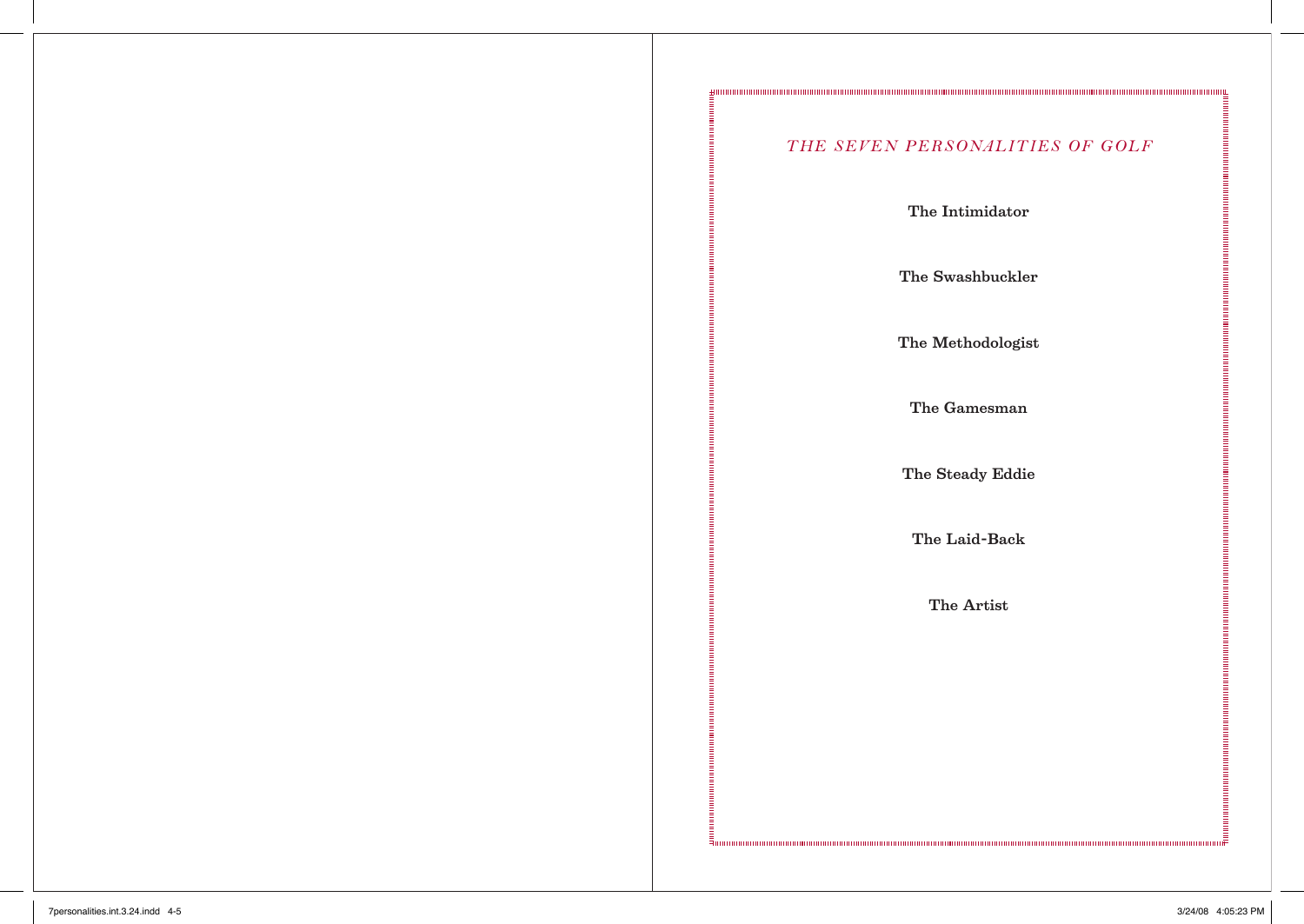### **CONTENTS**

|     | <b>INTRODUCTION</b>                                                           | 09  |
|-----|-------------------------------------------------------------------------------|-----|
| 1.9 | <b>CHAPTER ONE: THE INTIMIDATOR</b><br>How to use the Intimidator personality | 25  |
| 31  | CHAPTER TWO: THE SWASHBUCKLER<br>How to use the Swashbuckler personality      | 39  |
| 45  | CHAPTER THRFF: THE METHODOLOGIST<br>How to use the Methodolgist personality   | 53  |
| 57  | CHAPTER FOUR: THE GAMESMAN<br>How to use the Gamesman personality             | 64  |
| 71  | CHAPTER FIVE: THE STEADY FDDIF<br>How to use the Steady Eddie personality     | 79  |
| 85  | CHAPTER SIX: THE LAID-BACK<br>How to use the Laid-Back personality            | 93  |
| 101 | <b>CHAPTER SEVEN: THE ARTIST</b><br>How to use the Artist personality         | 109 |
|     | SOME CLOSING THOUGHTS                                                         | 115 |
|     | SEVEN PERSONALITIES OF GOLF MATRIX                                            | 122 |
|     | ACKNOWLEDGMENTS                                                               | 124 |
|     | DARRIN GEE'S SPIRIT OF GOLF ACADEMY                                           | 125 |
|     | ABOUT THE SEVEN PRINCIPLES OF GOLF                                            | 127 |
|     | ABOUT THE AUTHOR                                                              | 129 |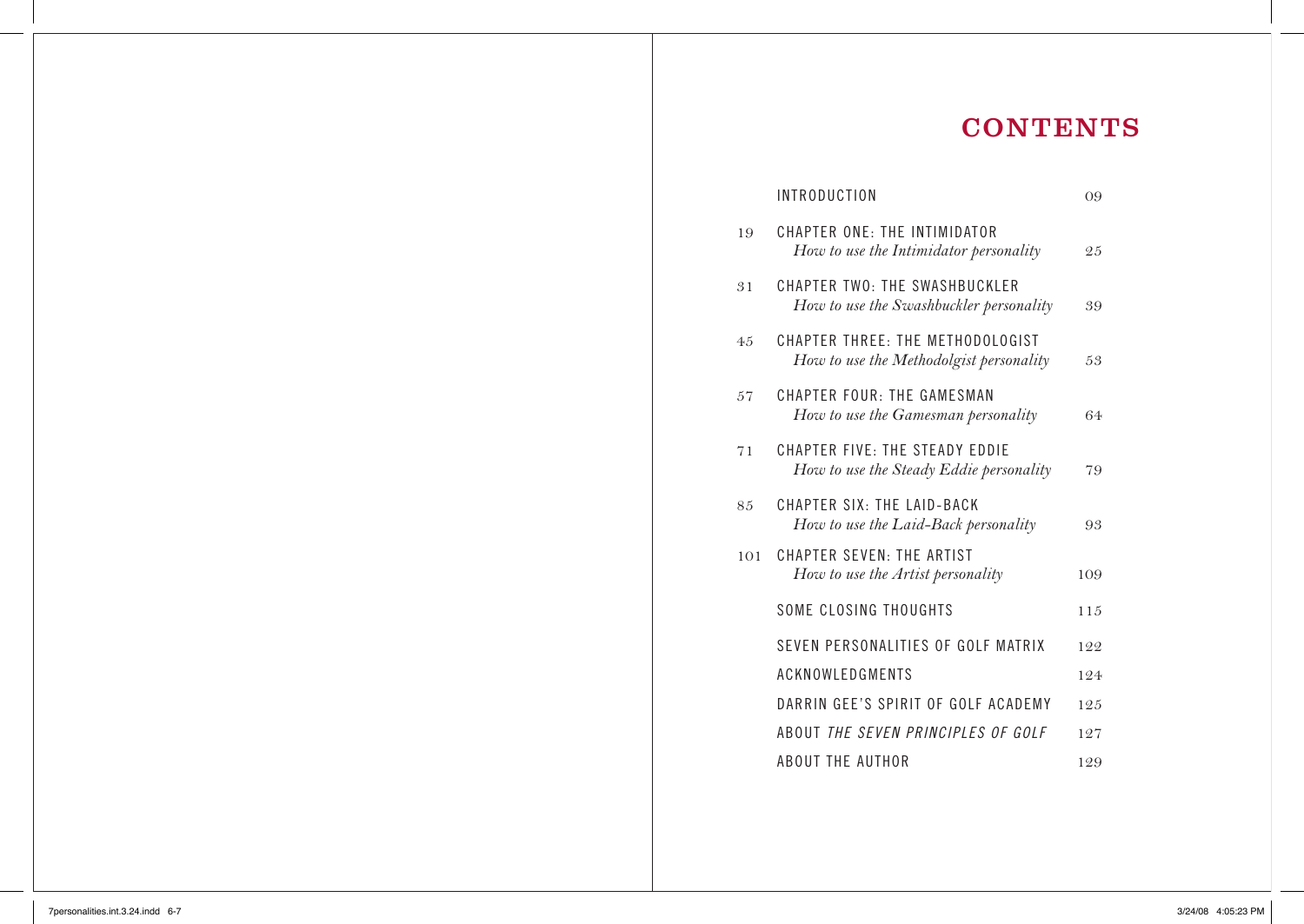## INTRODUCTION

"My ability to concentrate and work toward that goal has been my greatest asset."

Jack Nicklaus

поновности полно поставления полно постоянно полно полно полно полно полно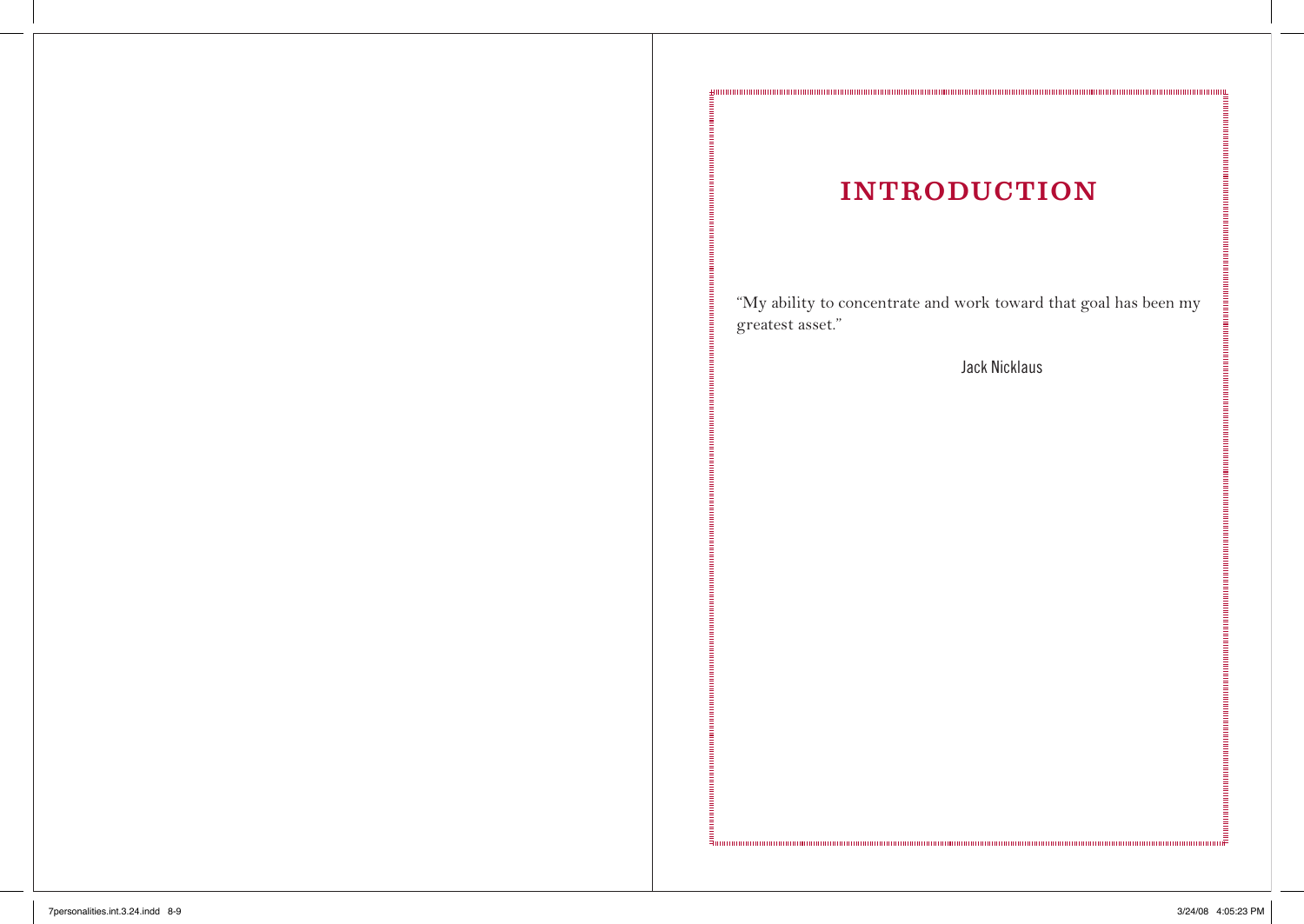$WHEN$  some people read the title of this book, their initial response may be "Is this about golfers with multiple personality disorder?" Not quite. It's not about the scientific definition of multiple personality, but rather the many different styles and approaches a golfer might demonstrate on the golf course.

At my Spirit of Golf Academy in Hawaii, I often poll my students asking them to describe their own personality on the golf course. Some say they are apprehensive. Others say they are hyper or fast, while others describe themselves as relaxed or laid back.

Some golfers see themselves as aggressive on the golf course. For every shot, they give it their all, oftentimes leading to huge, monstrous drives, but at the same time, this approach may result in wayward shots out of bounds. If there is a lake guarding a green and they have 235 yards to the hole, they don't lay up. They go for it. Anything less would not feel right. That's a style, approach, or *personality* on the golf course. It's how one carries oneself.

On the other hand, some may be very quiet, steady, and deliberate. They may calculate each and every shot, perhaps evaluating several options and then choosing the one that has the highest probability of success. On a hole with the flag tucked behind a cavernous bunker, this golfer will choose a spot in the middle of the green as the target. Some may call this conservative or cautious. Again, that is a particular style, approach, or personality.

The interesting thing about personalities is that they are multifaceted. If you were to describe your personality off the golf course, you might come up with one word that summarizes you overall. But at the same time, you will most likely think of several other words that describe the many aspects of who you are. It is important to realize that everyone has aspects of every personality type to a certain degree.

The key is to understand and identify which is your main or *dominant* personality type, understand the strengths and weaknesses of that particular type, and then learn how to maximize those strengths and minimize those weaknesses. In addition, it is just as important to understand the other nondominant or *secondary* personalities and know when to borrow traits from those personalities at key moments on the golf course to help you perform at your best.

For example, a conservative golfer can benefit from taking a more aggressive approach at certain times during a round of golf. Many of these types of players steadily plod their way about the golf course, rarely making a major mistake. They shoot for the middle of the fairway and the fat part of every green. They rarely cut the corner of a dogleg, and if there's water, they shy away. Tucked pins are ignored, and oftentimes, they leave the driver in the bag in favor of a club that gives them a higher chance of hitting a fairway in regulation.

If this player was on the 17th hole in a tournament and was behind by two strokes, he or she would need to borrow from the aggressive personality. Let's assume it's a 185-yard par-3 hole where the pin is located just a few paces from a large lake fronting the green. Normally, this golfer would take a club and shoot for the middle or back of the green. That would get the ball safely on the green and away from the water, but leave him or her with a long attempt at birdie.

10 • The Seven Personalities of Golf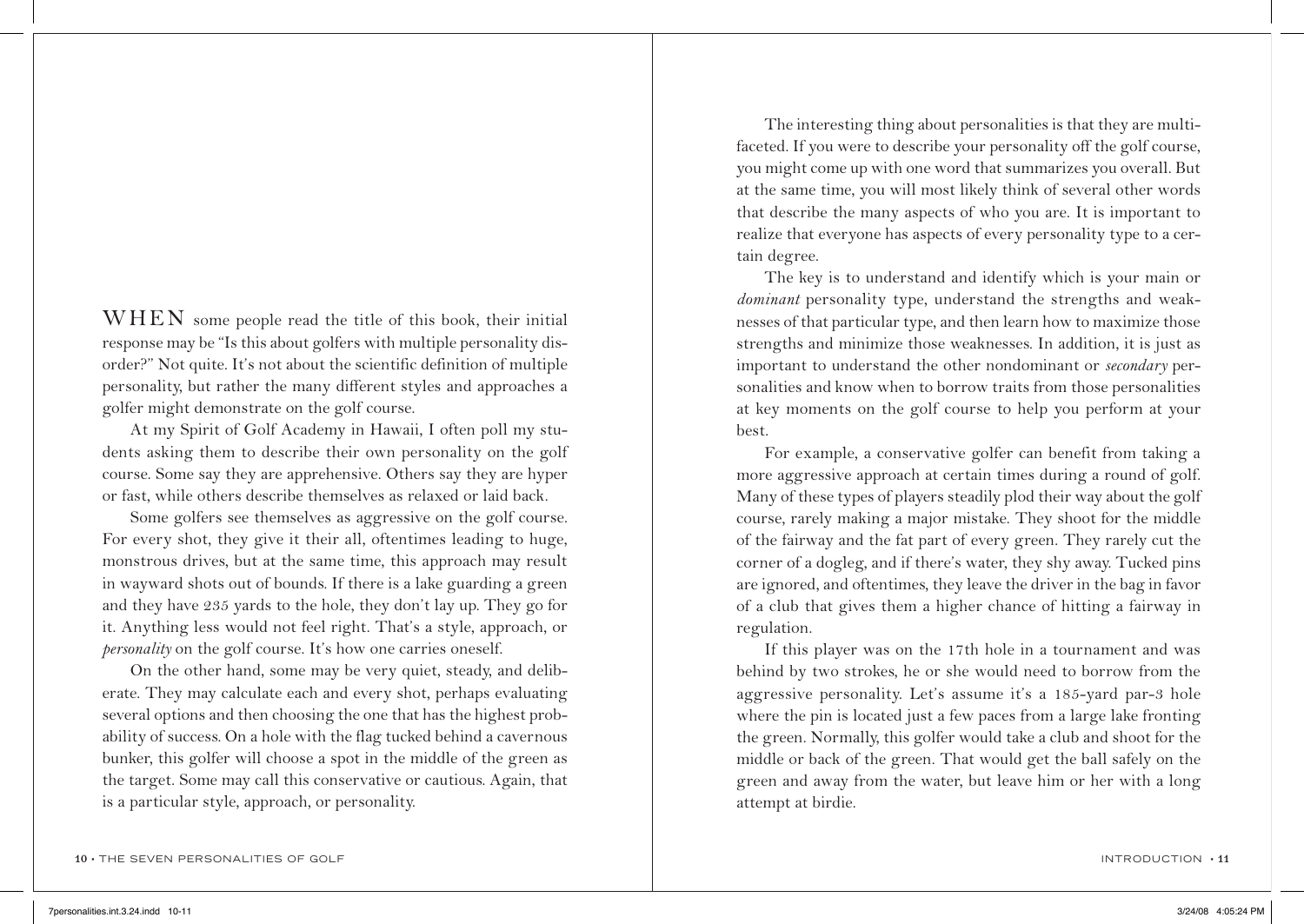Yes, it's possible to make a thirty- or forty-foot putt, but with a much lower probability. This golfer needs to get the ball in the hole or, at the very least, close enough to increase the chances of making birdie. The player must get aggressive in his or her approach and go for the pin. Even though this type of shot, which brings the water into play, goes against the natural tendencies of the conservative golfer, this would be a time when it is warranted. The golfer must go for it to win and play his or her best golf.

This also goes for the player with a risk-taking personality. The "go for it" philosophy does not always serve the golfer well. For example, let's assume that a different player has a three-stroke lead with two holes to go in a golf tournament and is standing on the same 185-yard par-3 17thhole described above. The risk-taking approach would normally lead the golfer to attempt a shot just over the water and onto the green, setting up a birdie attempt. However, that particular shot brings the lake and potential trouble into play and, if not executed to perfection, could easily end up in the water and subsequently jeopardize the lead and tournament.

This would be a perfect time to borrow a trait or approach from another personality type. An aggressive shot is clearly unnecessary with such a large lead. At moments like this, the aggressive player must recognize that his or her dominant personality is a detriment or liability. He or she must choose strategically from another personality. Perhaps, the golfer can borrow the steady, calculated approach—aim for the middle of the green, thereby taking the water out of play, getting down in two putts, and moving on to the last hole with at worst a one-shot lead.

This philosophy certainly applies to the professional tour player. In the 2006 PGA Championship at Winged Foot Golf Club in New York, Phil Mickelson had a one-stroke lead standing on the tee of the 72nd hole. Par would most likely give him the championship.

However, his aggressive, go-for-broke approach got the best of him. He had hit only two fairways during the final round. Instead of hitting a club that would get him safely in the fairway when he needed it most, he decided to go with his driver. He proceeded to push the ball left, where it bounced off a hospitality tent and into the rough.

His ball was now about two hundred yards from the pin, with trees between him and the green. He had to cut or slice the ball around the trees to reach the elevated green, which was guarded by traps. Again his aggressive golf personality got the best of him. He selected his 3-iron and went for the green. The ball hit the trees and bounced backward, ending up in the rough again. On his third shot, the line to the pin was still blocked by trees. He went for the green again and proceeded to cut the ball into the left greenside bunker. He blasted the next shot from a buried lie in the trap through the hole, and then got up-and-down for a 6. On the last hole of a major championship, he shot a double bogey. He lost the championship by one stroke—a historic collapse.

There were several opportunities during the hole to downplay his dominant go-for-broke personality and adopt another that could have served him better. The tee shot—instead of hitting his driver, which was off all day, he could have been more conservative by hitting a fairway wood or long iron. That would have given him a higher probability of hitting the ball in the fairway. The second shot—instead of trying to slice the ball around the trees and reach the green with what would have been a miraculous shot, he could have punched out to the fairway, giving him great position to hit the next shot close to the hole. It still would have given him the chance to save par and win the championship. Even on the third shot instead of going for the green, he could have laid up to a spot short of the green and out of the traps, where with his phenomenal short

12 • The Seven Personalities of Golf

introduction • 13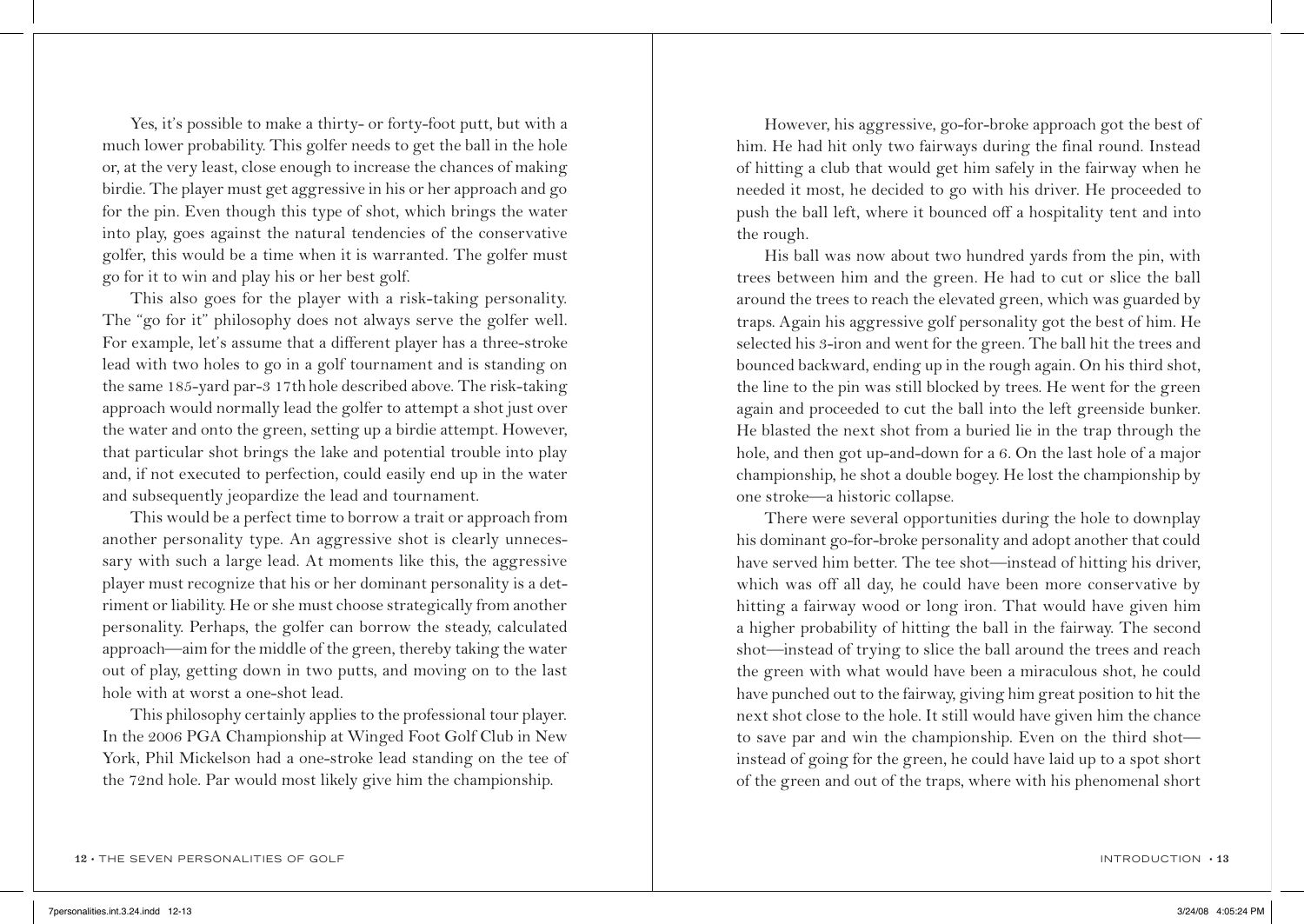game, he could still have gotten up-and-down for bogey, which, at the very least, would have set up a play-off.

Of course, it's easy to see all of this in hindsight. In fact, for all of us armchair players and coaches, it's always easy to formulate an opinion. The key is, when you are in the heat of battle during a round of golf, you need to learn how to recognize those moments when you must minimize your dominant personality instincts and adopt a more fitting approach in order to achieve a higher level of success.

The seven personalities that are categorized in this book have been chosen as examples that I believe are representative of the majority of golfers. They are not necessarily based on a scientific analysis or exhaustive selection of personality types as defined in the field of psychology, but rather on my general observations. This means that there are more than just the seven generalized personality types described in this book. Also note that the individuals mentioned as examples of each personality type are not necessarily solely and totally defined as such. In other words, this is all in fun.

After taking the survey at the end of each chapter, you may find yourself identified as a particular personality type that doesn't quite match how you want to view yourself. Please don't take it too seriously. This only indicates that you have a few traits of that particular personality. On the other hand, if you are convinced that your style surely matches a particular personality profile, but the survey indicates otherwise, that does not mean you do not fit that profile per se. It may indicate that while you have certain traits of the profile, you do not demonstrate them all the time.

After taking each survey, you may find that you identify strongly with one particular personality. This is your *dominant* personality. Some may see themselves possessing traits and qualities of several personalities. Don't worry; you do not have multiple personality disorder. Rather you carry qualities from different personality types,

which is desirable when you learn when and how to use each type in the most effective way. Most golfers will have one dominant personality or style, with traits from several other secondary personality profiles.

This book will help you play your best golf no matter your personality. Each chapter is dedicated to a particular personality type and describes the profile with examples of professional and amateur golfers who demonstrate it. In addition, you will be able to identify your dominant personality and learn more about yourself by using the survey at the end of each chapter, called the Seven Personalities of Golf Profiler, which will do the following:

- 1. Identify your own personality profile
- 2. Learn how to maximize the strengths and minimize the weaknesses of your dominant personality
- 3. Learn how and when to borrow traits from every other personality (considered secondary personalities for you) to play your best golf.

The personality profiler is a tool to help you determine who you are and how you play the game of golf. More importantly, once you know this, then you will be able to determine the best approach and corresponding shots to use at critical moments on the golf course, to help you play to your potential.

introduction • 15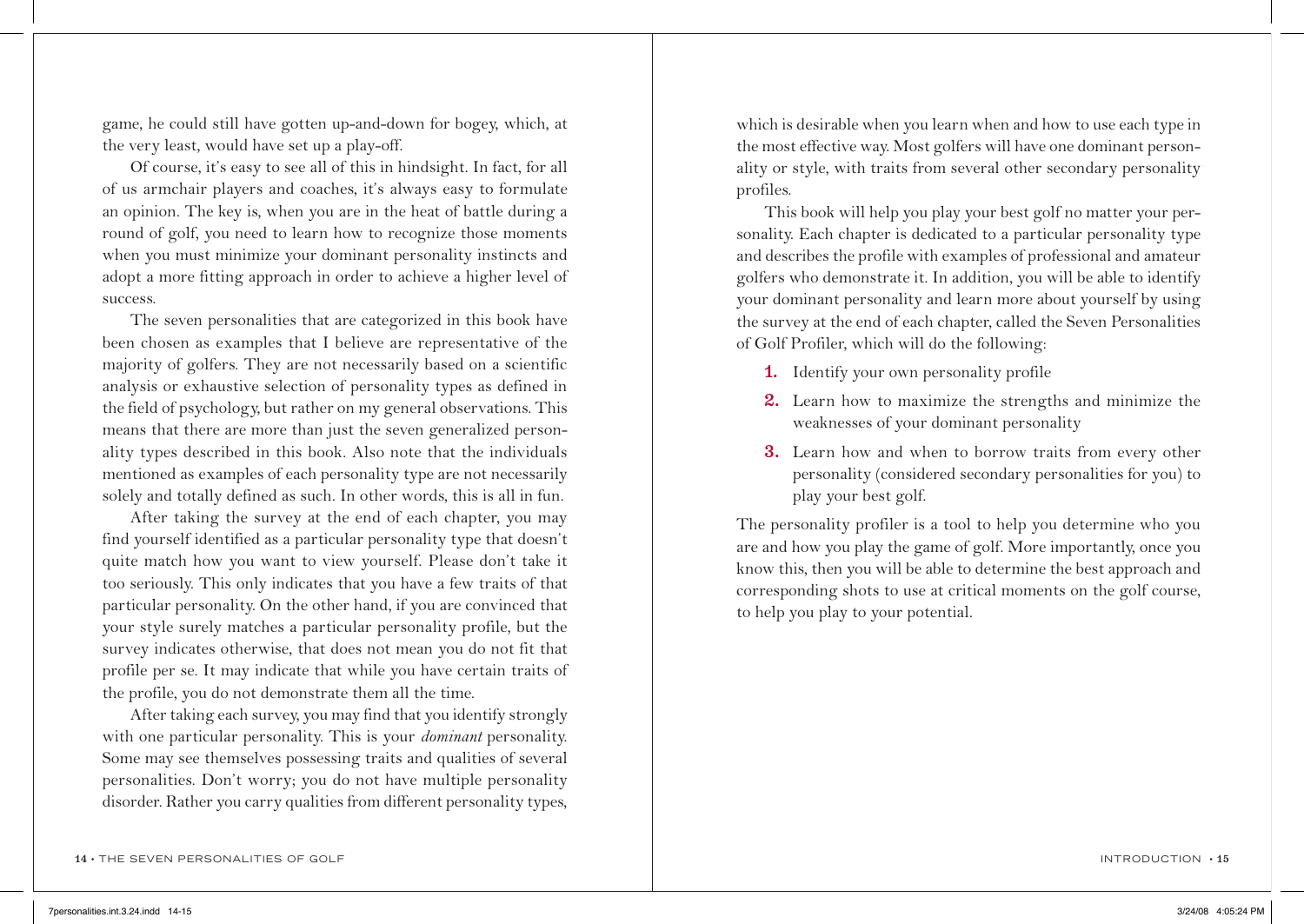#### Overview of the Seven Personalities of Golf

The seven personalities in this book are identified with descriptive words rather than scientific terminology. These seven personalities were selected based on the author's experience working with and coaching thousands of golfers at the Spirit of Golf Academy and through observation and research about past and present professional golfers from around the world.

The golfers, professional and amateur, used as examples have been chosen based on the author's own external observations. People were not interviewed or categorized based on psychological examination. The individuals identified as examples of a particular personality profile are not necessarily this way in actuality, either on or off the golf course. However, this is how they appear to the author when they're playing the game of golf. The following seven personalities represent a cross-section of the golfing world:

- *1. The Intimidator*
- *2. The Swashbuckler*
- *3. The Methodologist*
- *4. The Gamesman*
- *5. The Steady Eddie*
- *6. The Laid-Back*
- *7. The Artist*

Now let's have some fun!

16 • The Seven Personalities of Golf

introduction • 17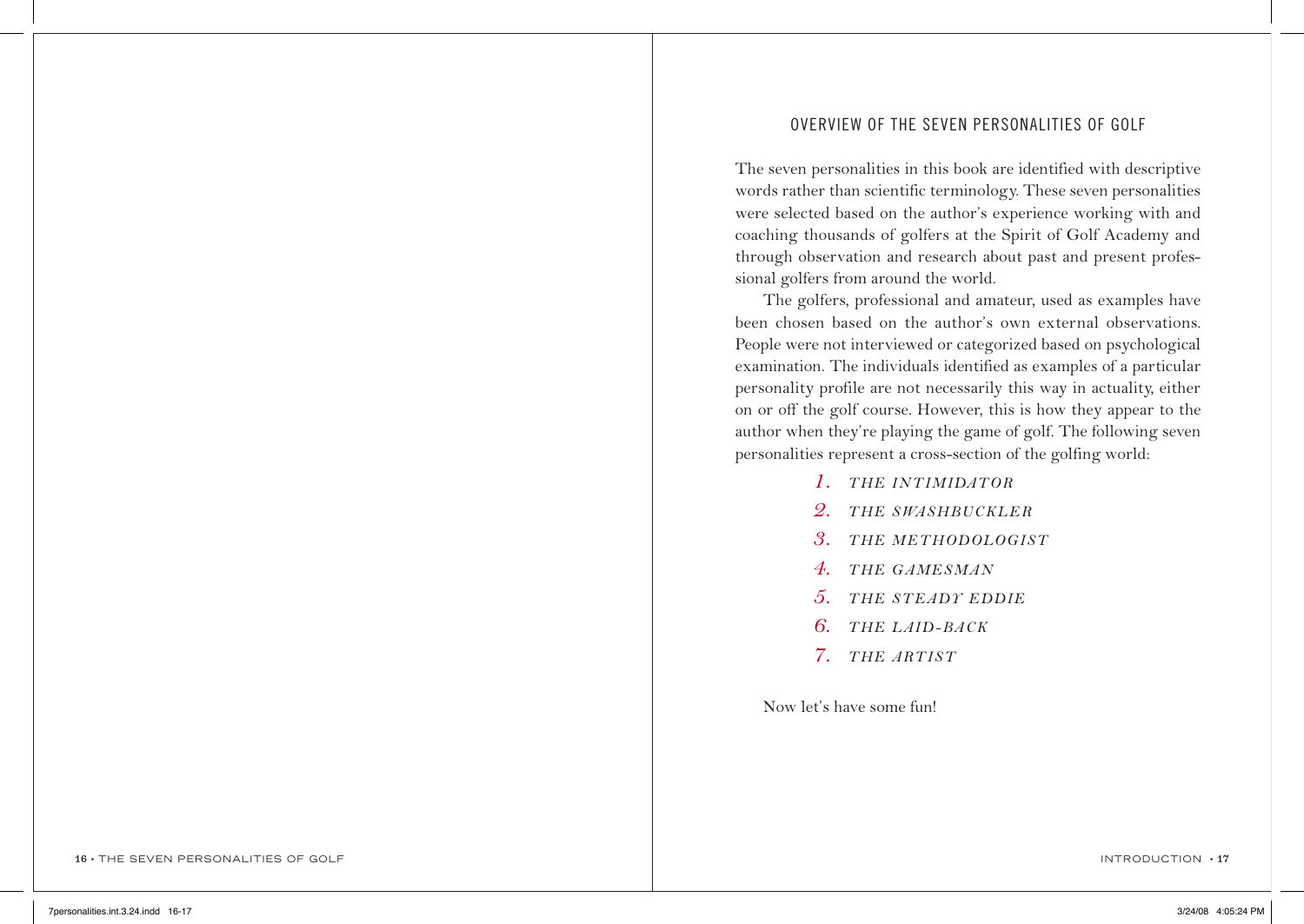### *chapter one*

## THE INTIMIDATOR

"Never let up. The more you can win by, the more doubts you put in the other players' minds the next time out."

Sam Snead

поновно полно полно полно полно полно полно по

**THE REAL PROPERTY OF A** 

понимание полно на полно на полно на полно на полно на полно на полно на полно на полно на полно на полно на п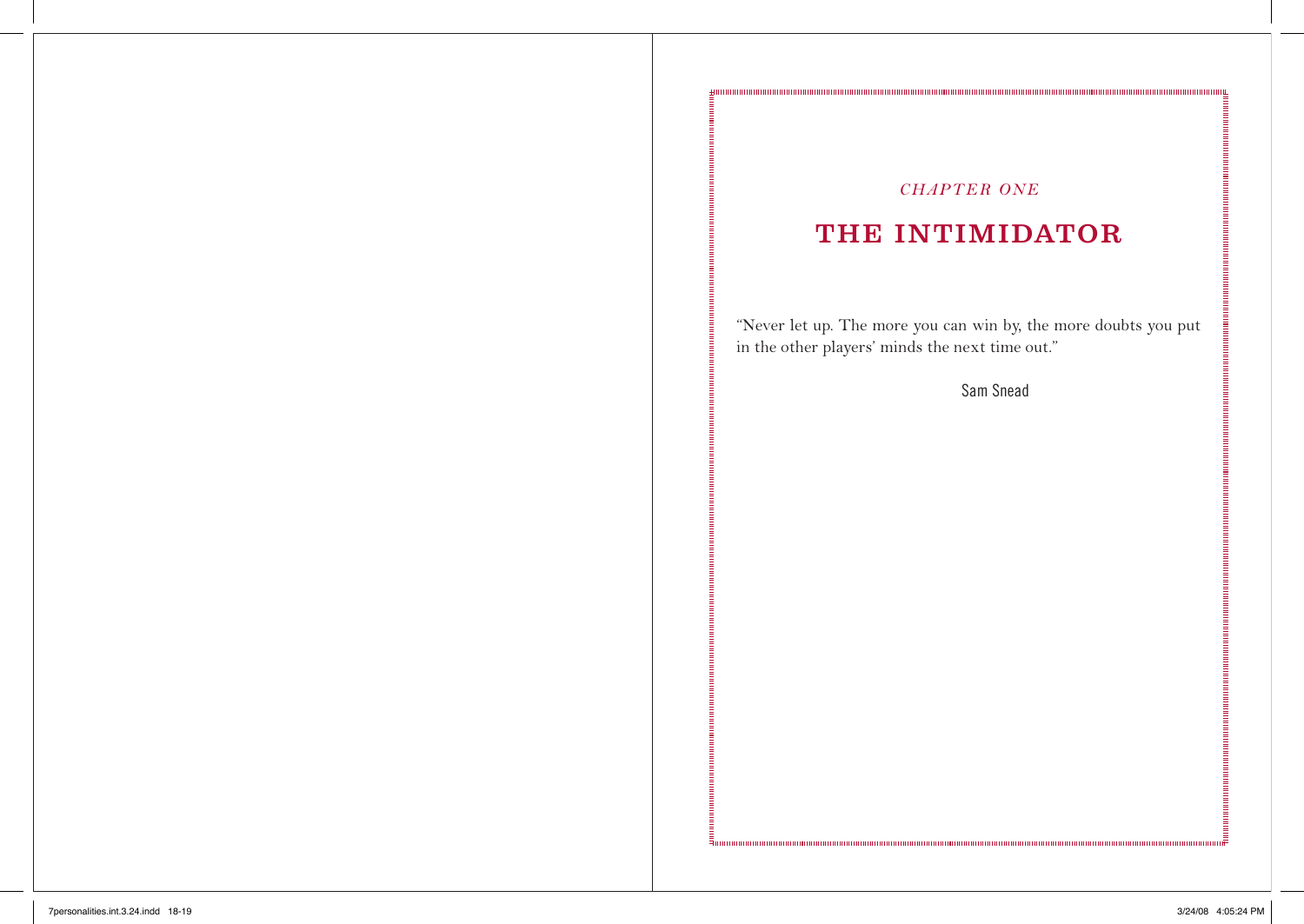THE INTIMIDATOR walks up to the first tee with a certain air. Short on words. A quick, firm, almost bone-crushing handshake. It's all in the body language. The eyes. This person always wins a staring contest. His or her demeanor is all business. There's no time or space for idle chitchat or getting to know you. This golfer has one thing in mind: win.

The Intimidator is the golfer who uses a steely approach to stay focused on his or her own game. Whether intentional or not, this golfer's intimidating style and approach often have a strong effect on an opponent's focus and play. Opponents often self-destruct in the presence of an Intimidator. Physically, there is no difference and nothing has changed. The two golfers are playing the same golf course under the same conditions. The only difference is in how an opponent reacts and responds to the Intimidator's competitive nature. Many golfers allow the energy of an Intimidator to affect their own play adversely.

Look no further for examples of the Intimidator personality profile than two of the greatest players of all time—Tiger Woods and Jack Nicklaus. Their mere presence often puts fear into the eyes of their opponents. Many players give up before they even begin.

Woods's winning percentage, or close ratio, when entering the final round of a tournament with a lead or share of the lead is phenomenal. Of those tournaments, he has won over 90 percent.

Even more revealing is that in the four pressure-filled major championships (Masters, U.S. Open, British Open, PGA Championship), Tiger is a perfect 13 for 13 when entering the final round with the lead or share of the lead. No professional, past or present, even comes close on either ratio.

Many say Tiger just played better than the competition. If you base the results simply on the virtue of score alone, this is true. However, how and why he scored better is far more illuminating. Recognize that his fellow *final group* opponents had been playing great golf and earned their way into the final group. They were tied for first or second going into the last round of each tournament.

Woods's average final-round score when leading or tied for the lead heading into the final round of a major championship is about 69. His playing opponents' final round score average is almost 73. Close to a four-stroke difference! Not only does he win, he wins convincingly.

My conclusion: Tiger's intimidating presence combined with steady play had a dramatic effect on his opponents' ensuing collapse and falter. This led to large differences in score and ultimately to Tiger's victory. In other words, even though his fellow competitors played under the same golf course conditions, they fell prey to Tiger's aura.

The Intimidator has an awesome effect on others. His or her physical presence is surely intimidating. But the expert Intimidator affects others without being in the same physical space or even on the golf course. During Jack Nicklaus's prime, his opponents often admitted they had given up long before teeing up the golf ball. If Jack had a lead, they "knew" that he would never "let" them back into the game. His reputation preceded him, and half the battle was already won. Players were competing for second place.

The Intimidator does not necessarily view intimidation as his or her primary weapon on the golf course. In fact, many intimidators

 $20 \cdot$  The Seven Personalities of Golf the intervals of the intervals of  $21$  and intimidator  $21$  and  $21$  and  $21$  and  $21$  and  $21$  and  $21$  and  $21$  and  $21$  and  $21$  and  $21$  and  $21$  and  $21$  and  $21$  and  $21$  and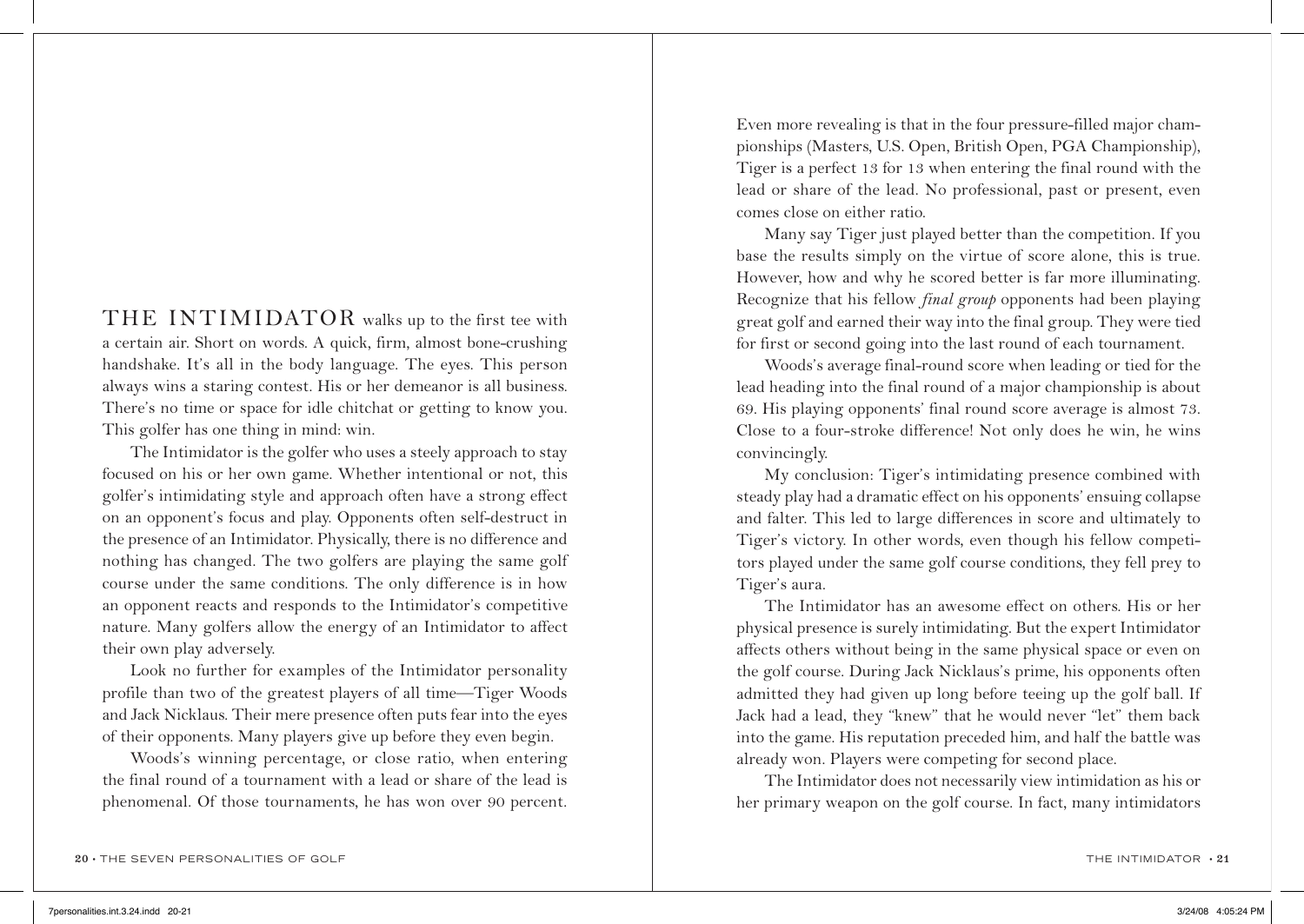may not even realize how their demeanor affects the play of others. However, they do know that if they stay focused on their game, then others will have to play their best to be competitive. That's a powerful existence. The most impressive aspect of this personality is that if the Intimidator stays focused, plays the best he or she can play, and still loses, this golfer is the first to admit that an opponent played better and deserved the victory.

Being an Intimidator can also have its shortcomings. The natural tendency for a person with this personality type is to be very intense and driven. At times, this can be a detriment. I worked with Michael, a single-digit handicapper, on managing his emotions throughout an entire round of golf. In general, being an Intimidator served him well and helped him play his best golf. As an Intimidator, he clearly had his goals in mind and was aware of his capabilities as a golfer. However, at times, when his opponent hit a longer drive or took a large lead, he became flustered and frustrated.

His competitive nature affected his game adversely. He would swing harder in an attempt to keep up. He would attempt shots that were out of his realm and skill set. His ego would get in the way. He allowed the play of others to affect his game. In these situations, the Intimidator was intimidated. He could not adapt and downplay his own dominant personality.

Intimidators, like Michael, can be too rigid at times. I taught him how to recognize when he was experiencing diminishing returns on his efforts. In other words, the threshold when more effort begot lesser results. If he reaches that point, he must borrow from another personality type to level out his play. Flexibility helps the Intimidator develop a more balanced approach to his or her game and, ultimately, leads to greater success on the golf course.

#### *strengths and weaknesses* THE INTIMIDATOR



 $22 \cdot$  The Seven Personalities of Golf the interval the intimidator  $\cdot$  23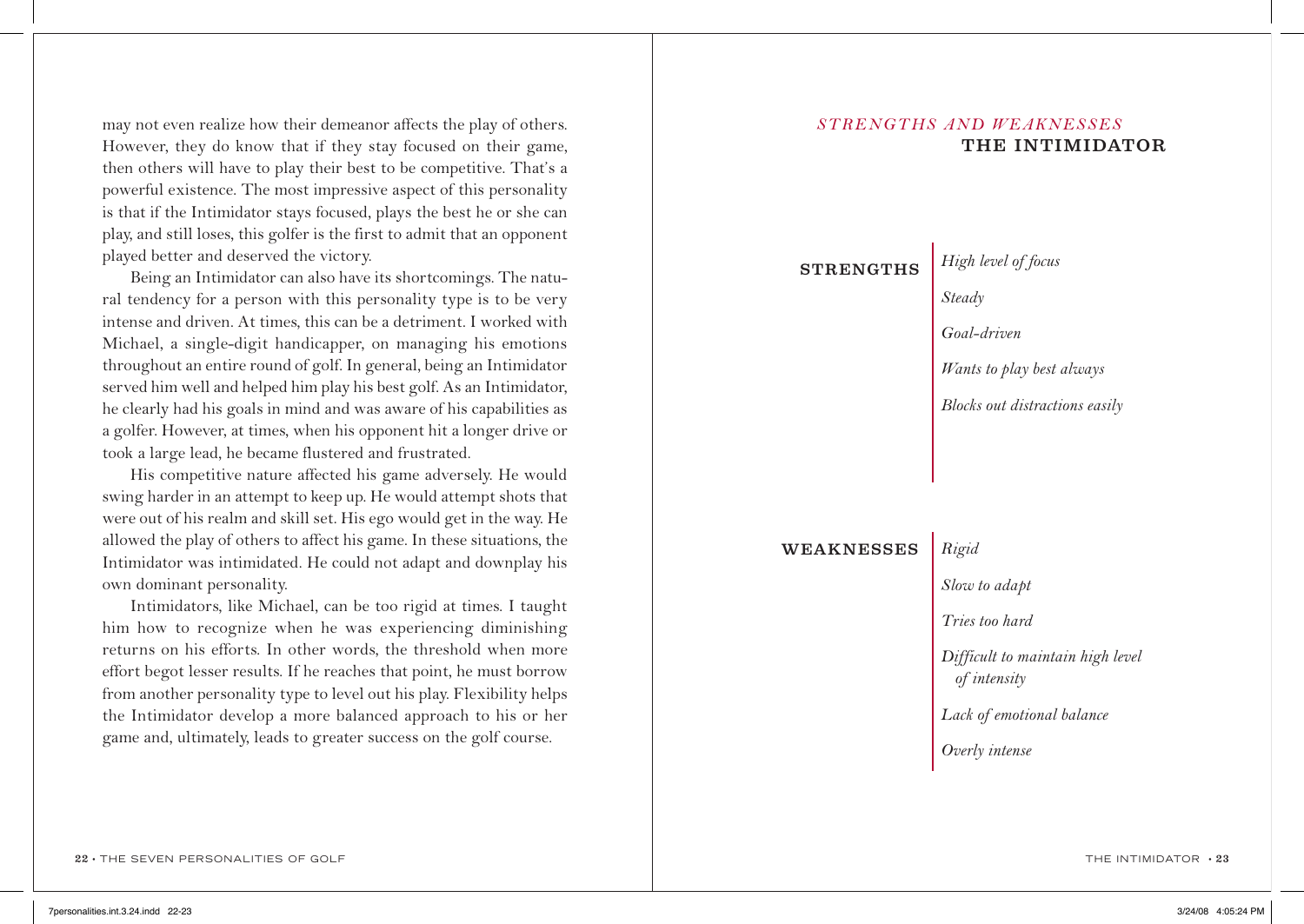#### *seven personalities of golf profiler*

*Determine if the Intimidator personality is your dominant personality by completing the following quiz/survey:*

|    |                                                                            | STRONGLY<br>AGREE | AGREE          |   | NEUTRAL DISAGREE | STRONGLY<br>DISAGREE |  |  |  |
|----|----------------------------------------------------------------------------|-------------------|----------------|---|------------------|----------------------|--|--|--|
|    |                                                                            | 5                 | $\overline{4}$ | 3 | $\mathcal{Q}$    | 1                    |  |  |  |
|    | 1. I am highly focused on the golf course.                                 |                   |                |   |                  |                      |  |  |  |
| 2. | I keep to myself when playing golf.                                        |                   |                |   |                  |                      |  |  |  |
|    | 3. I am an intense person on the golf course.                              |                   |                |   |                  |                      |  |  |  |
|    | 4. I thrive on competition.                                                |                   |                |   |                  |                      |  |  |  |
|    | 5. I always want to win.                                                   |                   |                |   |                  |                      |  |  |  |
| 6. | I play better in groups rather than when alone.                            |                   |                |   |                  |                      |  |  |  |
|    | 7. I play better in groups that are competitive.                           |                   |                |   |                  |                      |  |  |  |
|    | 8. I play best when betting, gambling, or<br>competing on the golf course. |                   |                |   |                  |                      |  |  |  |
|    | 9. I don't mind if my opponent plays poorly.                               |                   |                |   |                  |                      |  |  |  |
|    | 10. I enjoy beating my opponent.                                           |                   |                |   |                  |                      |  |  |  |

#### YOUR TOTAL SCORE (add up all ten answers)

40–50 Dominant personality 30–39 Secondary personality <30 Non-personality

### *how to use*  THE INTIMIDATOR *personality*

#### Dominant Personality

If the Intimidator is your dominant personality, then you must learn how to best leverage it on the golf course. Always set goals for yourself, whether during a round of golf, a tournament, or even a practice session. For the Intimidator, there must be a purpose to everything. To trigger a higher level of performance, you need to maintain a higher level of intensity than most others.

Competition drives the Intimidator. An external opponent is not always necessary, as internal competition is equally powerful as a motivational factor. The Intimidator is very success- and resultsdriven. Thus, for every shot, hole, or round of golf, there must be a definitive goal.

If there is nothing "on the line," the Intimidator often loses interest and intensity, which may lead to a lower level of performance. Naturally, playing in a competitive situation brings out the best in his or her game. To create this intensity, the Intimidator should play games such as skins, or make wagers against fellow players.

If the others in your playing group choose not to participate, then you can create pressure by challenging yourself to a match. For example, challenge yourself to

- ••• Shoot more birdies than bogeys in a round
- ••• Hit ten or more fairways and/or fourteen or more greens in a round
- ••• Take less than thirty putts in a round

 $24 \cdot$  The Seven Personalities of Golf the interval the intimidator  $\cdot$  25 and intervals the intimidator  $\cdot$  25 and intimidator  $\cdot$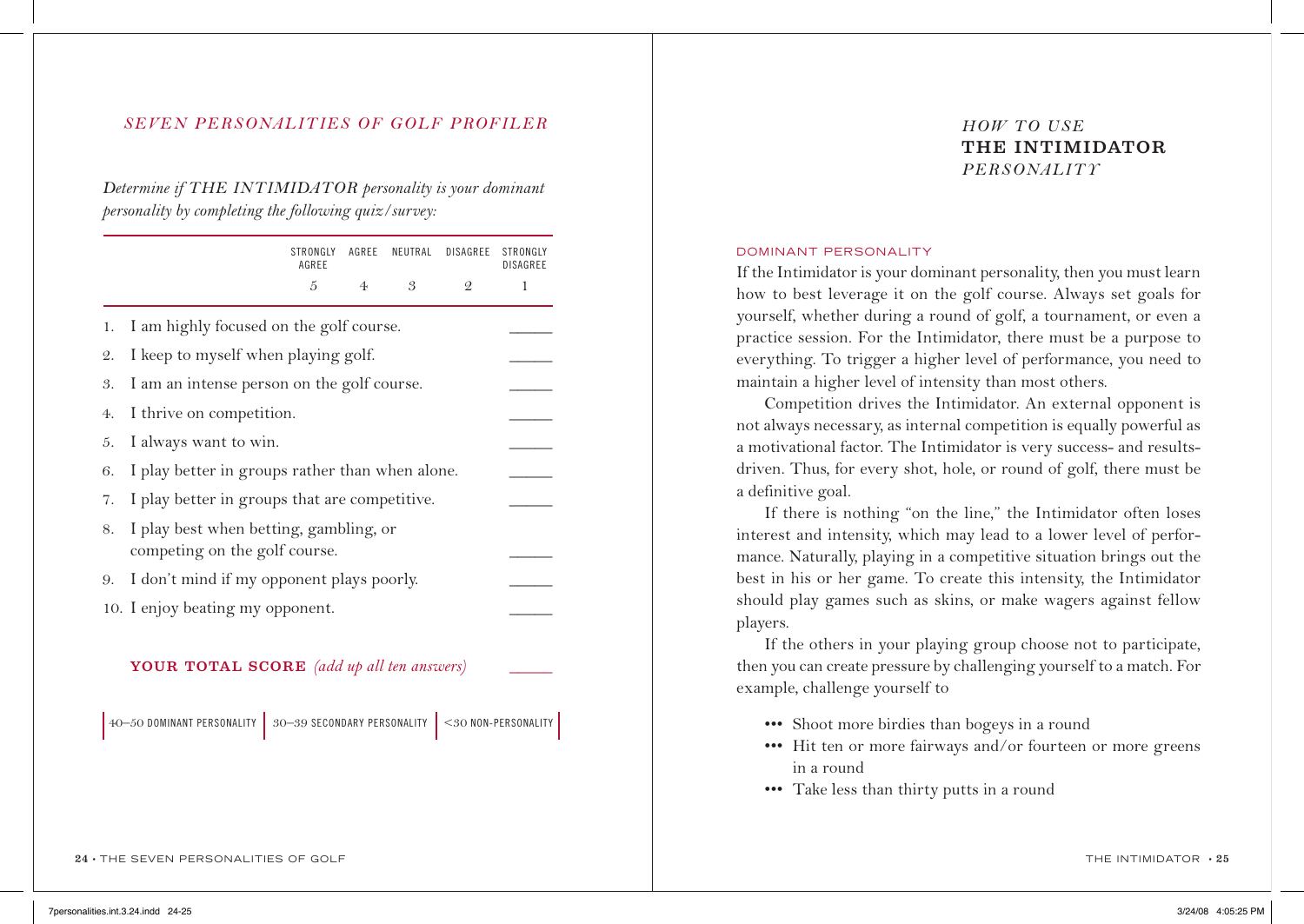Make the consequences real and significant, enough to generate a definitive attraction (for the reward) and aversion (to the punishment). If you achieve the goal, you will reward yourself, such as by buying a new club. If you fall short, you must punish yourself, such as by doing some undesirable chore at home. Create a scenario that raises the level of intensity and, subsequently, your game.

On occasion, you may benefit from abandoning your typical competitive approach. This means that for 97 percent of the time, press on. However, for the other 3 percent, balance out your intensity. It is very difficult to maintain the highest level of intensity for an entire round, let alone an entire tournament. Periodically throughout the round, step back and loosen up between shots.

Loosening up can be physical or mental. When you loosen up your body physically by doing stretches, shaking out your arms, or simply moving muscles in a different way (e.g., squatting, bending sideways), it releases excess tension that may have been building up



through repetitive motions such as the golf swing. [1] Once you use a different movement, the body will loosen up overall, allowing for better golf shots.

Likewise, when you take a mental break for just a few moments from long periods of intense concentration and focus, it allows your mind the freedom to relax. As a result, you will think more clearly going forward and make better decisions in shot selection and course management strategy.

Ed was one of the most intense golfers I have ever met. At his best, he was a scratch player who shot in the low 70s and often crept into red numbers. After some health issues, his game changed significantly and his scores "ballooned" into the mid to high 70s. He was extremely frustrated that his body couldn't produce the same shots as before.

I explained to Ed that one's physical condition changes constantly. Some days you will feel stronger, and other days you will feel less than 100 percent. The key is to adapt and adjust to how your body is responding on that particular day. In other words, even if you are not at 100 percent physically, you can make up for that by being at 100 percent mentally, which includes strategy, course management, shot selection, and managing your emotions.

Ed found that his physical capabilities could no longer match the same level of intensity he'd had before health issues arose. He needed to alter his approach accordingly. Instead of powering every shot, he could be smarter and hit more strategic shots. To increase his physical and mental stamina, he needed to relax more and break up his intensity. I advised him to take a physical and mental break every four holes by stopping and getting a drink of water and/or a snack. That's all. Just a few moments to focus on something other than golf would give Ed the necessary balance before shifting back to his game 100 percent. This helped him level out his intensity, and as a result, he became a better, more balanced golfer.

This type of technique is most effective for the Intimidator when he or she is heading into a critical stage of competition or stretch of challenging holes. Shifting out of the Intimidator personality profile at key moments will help the Intimidator become even more powerful on the golf course.

#### SECONDARY OR NON-PERSONALITY

If the Intimidator is your secondary personality or non-personality, you can benefit by learning how and when to borrow a few certain traits at critical times on the golf course. There may be a situation or two that call for a more aggressive approach.

 $26 \cdot$  The Seven Personalities of Golf the intervals of the intimidator  $\cdot$  27 and intervals of Golf the intimidator  $\cdot$  27 and intervals of Golf the intervals of Golf the intervals of  $\cdot$  27 and intervals of Golf the